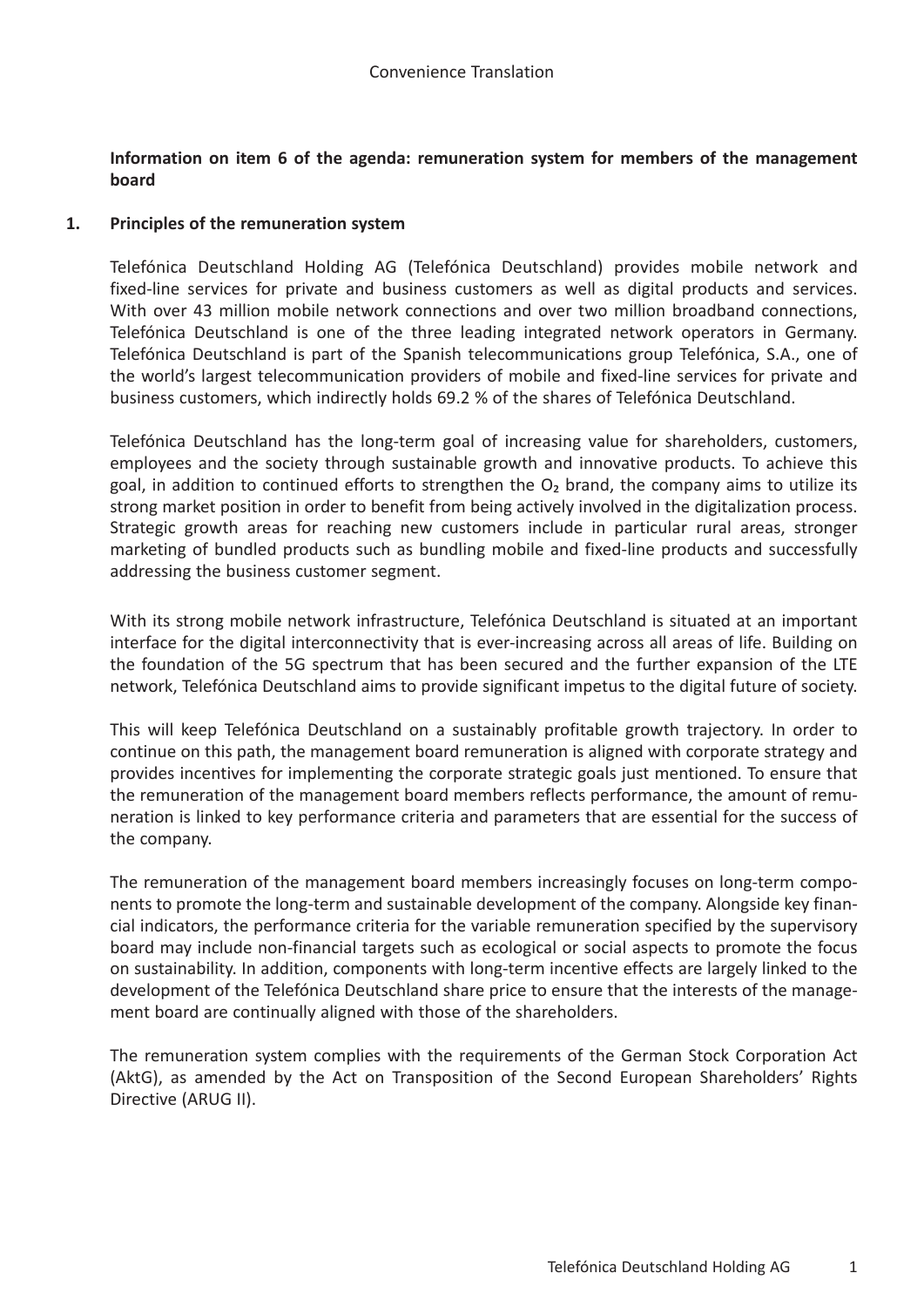# **2. Procedure for determining, implementing and reviewing the remuneration system**

The supervisory board defines the remuneration system for the management board pursuant to section 87a (1) AktG. In this context, the supervisory board takes the preliminary referrals and recommendations of the Remuneration Committee into account. The remuneration system is submitted to the annual general meeting for approval in accordance with the requirements of the German Stock Corporation Act (AktG).

Following the preliminary referral by the Remuneration Committee, the supervisory board regularly reviews the remuneration system to identify any need for action.

# **2.1. Appropriateness of the management board remuneration**

In accordance with section 87 (1) AktG, the supervisory board determines the remuneration of management board members, ensuring that it appropriately reflects the responsibilities and performance of each management board member, as well as the company's economic situation, and does not exceed the usual remuneration without a specific reason. In addition, the remuneration structure is to be oriented towards the promotion of a sustainable and long-term development of the company.

The supervisory board reviews the appropriateness of the management board remuneration on a regular basis, taking into account the recommendations of the Remuneration Committee. The supervisory board uses both a horizontal comparison with management board members of peer companies and a vertical comparison with employees of Telefónica Deutschland.

To evaluate the appropriateness on a horizontal level, the supervisory board considers TecDAX companies as a peer group because Telefónica Deutschland is listed in this index and it includes the largest exchange-listed national technology companies, as well as any other relevant companies.

The senior management and the workforce of the German group is taken into account for evaluating appropriateness on a vertical level. In this process, both the current ratio of the management board's remuneration compared to the remuneration of senior management and the workforce as a whole, as well as the change of the ratio over time is assessed. Furthermore, the supervisory board takes the respective employment conditions such as working hours and vacation periods into account.

## **2.2. Measures for avoiding conflicts of interest**

The relevant statutory regulations and provisions in the supervisory board's rules of procedure apply to avoid conflicts of interest. Accordingly, each supervisory board member must immediately report any conflicts of interest to the chairperson of the supervisory board. In its report to the annual general meeting, the supervisory board reports on any conflicts of interest that have occurred and how they were handled.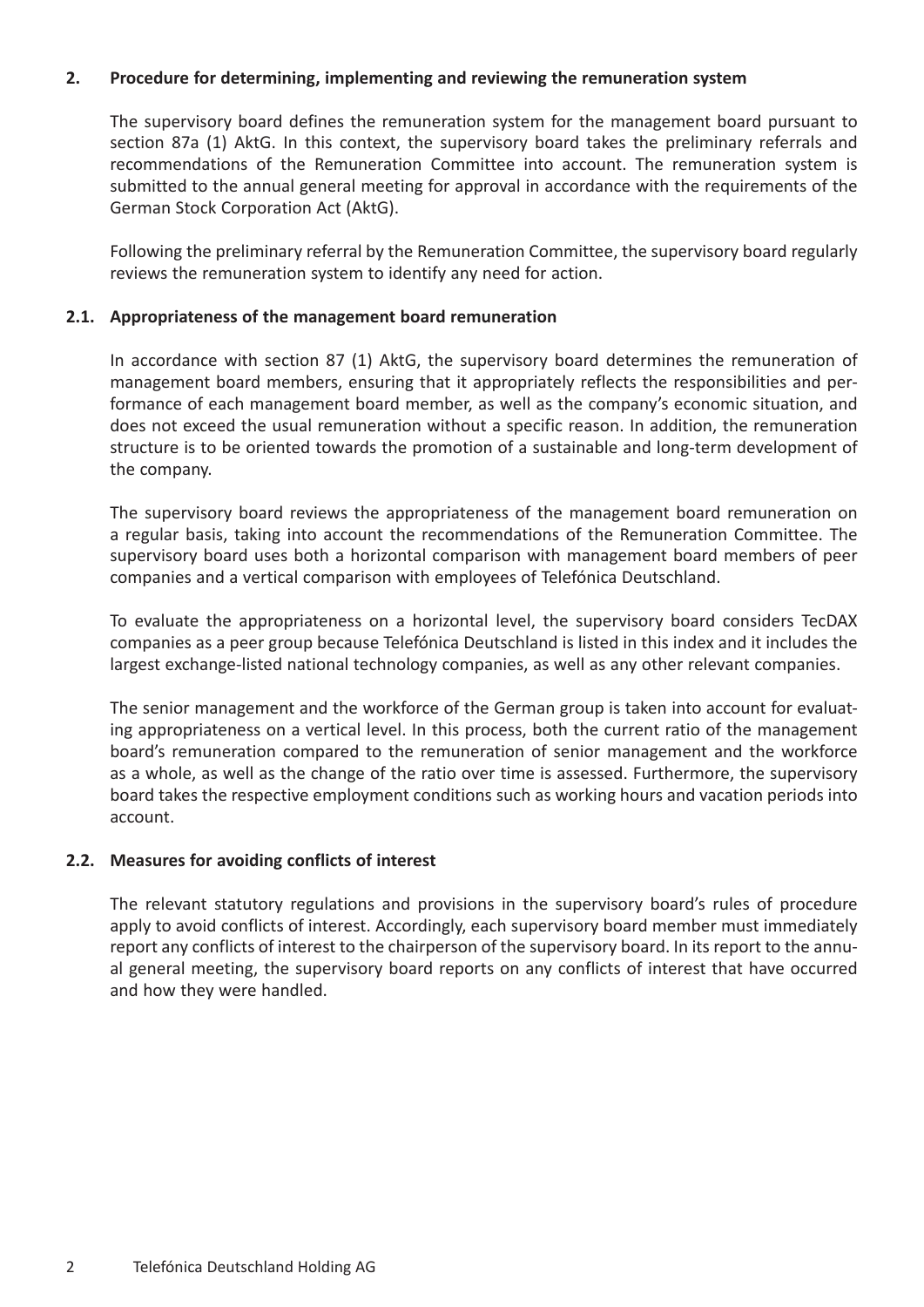# **3. Overview of the remuneration system**

The remuneration system of Telefónica Deutschland is primarily as follows:

| <b>Components</b><br><b>Base salary</b><br><b>Fixed</b><br>Fringe benefits<br>remuneration<br>components<br>Pension<br>commitments |                                                                             | <b>Description</b>                                                                                                                                                                                                      |
|------------------------------------------------------------------------------------------------------------------------------------|-----------------------------------------------------------------------------|-------------------------------------------------------------------------------------------------------------------------------------------------------------------------------------------------------------------------|
|                                                                                                                                    |                                                                             | . Fixed remuneration paid out in twelve equal monthly amounts                                                                                                                                                           |
|                                                                                                                                    |                                                                             | • Primarily a company car, insurance, D&O insurance with a<br>deductible as well as other allowances and, if necessary,<br>compensation for forfeited remuneration from previous<br>employment or service contracts     |
|                                                                                                                                    |                                                                             | Financial contribution in the amount of a fixed percentage of the<br>annual base salary stipulated in the employment agreement that<br>is invested in a reinsured support fund                                          |
|                                                                                                                                    | One-year<br>variable<br>remuneration<br>(Bonus I)                           | One-year cash bonus<br>Performance criteria<br>- At least 70 % selected performance criteria of Telefónica<br>Deutschland<br>• At most 30 % business performance of Telefónica, S.A.<br>Cap: 150 % of the target amount |
| <b>Variable</b><br>remuneration<br>components                                                                                      | Telefónica<br>Deutschland<br>Performance<br><b>Share Plan</b><br>(Bonus II) | • Performance Share Plan<br>• At least three-year performance period<br>Selected performance criteria<br>Target achievement: 0 % up to a maximum value (cap)<br>Cap: 200 % of the grant value                           |
|                                                                                                                                    | Telefónica, S.A.<br>Performance<br><b>Share Plan</b><br>(Bonus III)         | • Performance Share Plan<br>• At least three-year performance period<br>Selected performance criteria<br>• Target achievement: 0 % up to a maximum value (cap)                                                          |
| <b>Additional</b>                                                                                                                  | Malus/Clawback                                                              | Partial or complete reduction or reclaim of the variable<br>remuneration possible                                                                                                                                       |
| contractual<br>components                                                                                                          | Maximum<br>remuneration                                                     | • Chief Executive Officer: EUR 4,900,000<br>• Ordinary Management Board member: EUR 2,300,000                                                                                                                           |

## **3.1. Components of the remuneration system**

The remuneration system for the management board is comprised of fixed and variable components, which add up to the total compensation of a management board member.

Fixed remuneration comprises base salary, fringe benefits and pension commitments. Variable remuneration components comprise the one-year variable remuneration (Bonus I) and the components with long-term incentive effects. These include the Telefónica Deutschland Performance Share Plan (Bonus II), the Telefónica, S.A. Performance Share Plan (Bonus III), the Telefónica, S.A. Restricted Share Plan as a special remuneration instrument in individual situations and the possible participation of the management board members in the employee participation program of Telefónica, S.A.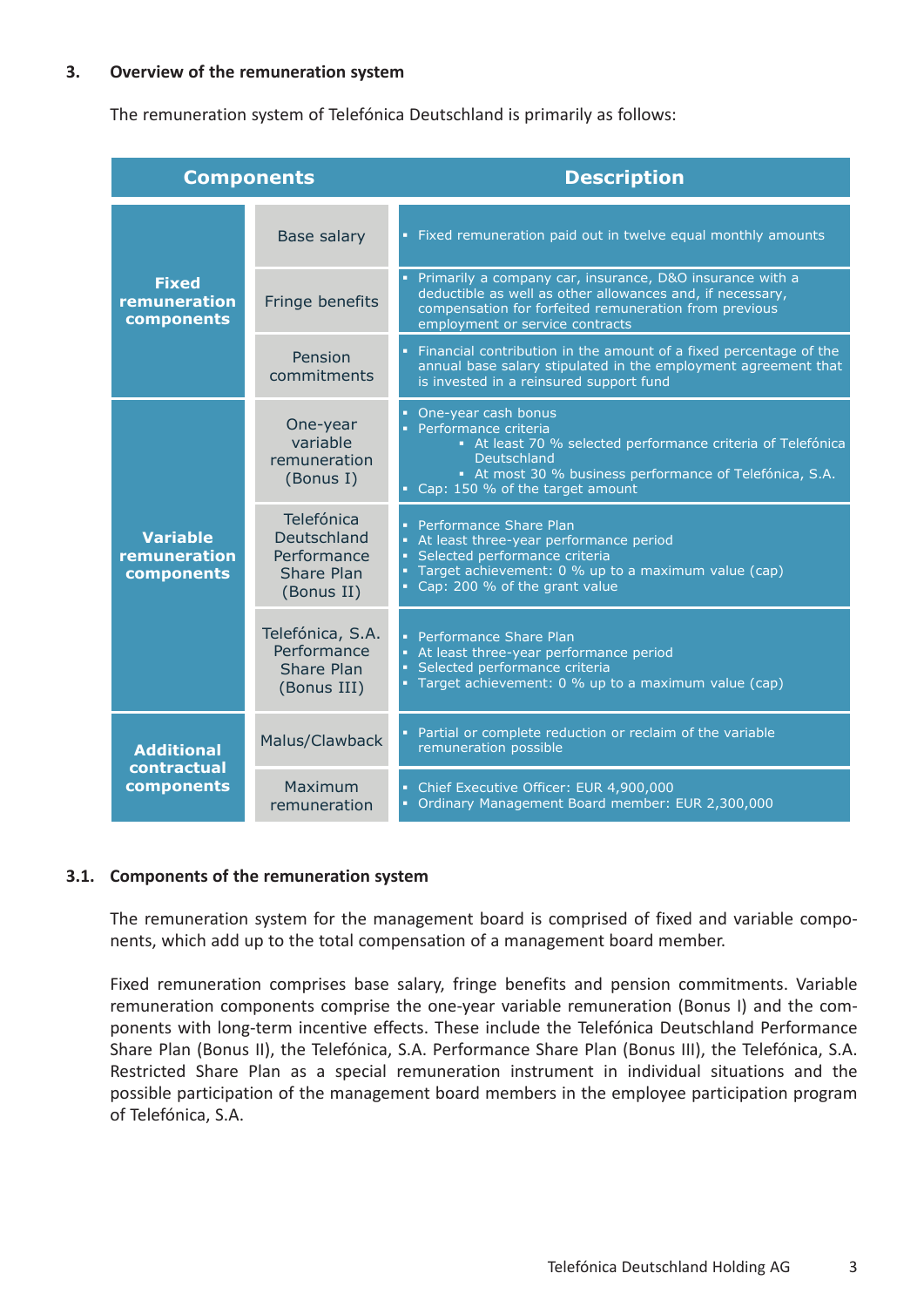# **3.2. Management board remuneration structure**

The majority of the total target remuneration (base salary + fringe benefits + pension commitments + target value of the one-year variable remuneration + grant value of long-term incentive components) of the management board is made up of performance-based components as a general rule, in order to strengthen the pay-for-performance aspect of the remuneration system.

The remuneration structure is oriented towards a sustainable and long-term development of the company. To make sure this is the case, the supervisory board ensures that the grant value of the long-term incentive components always exceeds the target amount of the one-year variable remuneration. In addition, the supervisory board ensures that the fixed and variable remuneration components which are linked to the success of Telefónica Deutschland significantly outweigh those components that are linked to the success of Telefónica, S.A. At the same time, Telefónica Deutschland has a strategic interest in belonging to an economically successful group of companies and benefiting from the associated synergies, and therefore up to 30 % of the one-year variable remuneration (Bonus I) may depend on the economic success of Telefónica, S.A. In order to meet this strategic interest, including in the long term, the supervisory board may approve the participation of the management board members in the Telefónica, S.A. long-term share-based remuneration programs (Telefónica, S.A. Performance Share Plan (Bonus III), Restricted Share Plan, employee participation program).

Base salary accounts for between 31 % and 43 % of the target direct remuneration (base salary + target amount of one-year variable remuneration + grant value of the long-term incentive components). The one-year variable remuneration (Bonus I) makes up between 28 % and 31 % of the target direct remuneration, whereas the long-term incentive components account for between 29 % and 38 %.

The fringe benefits regularly amount to around 9 % of the base salary. The share of pension commitments regularly amounts to 20 % of base salary.

The total target remuneration (target direct remuneration + fringe benefits + pension commitments) of the management board members regularly consists of 36 % to 53 % fixed remuneration (base salary + fringe benefits + pension commitments), of 23 % to 29 % one-year variable remuneration (Bonus I), and of 24 % to 35 % long-term incentive components.

In the event the Restricted Share Plan is granted as a special remuneration instrument or a management board member participates in the employee participation program, the portion of the components with long-term incentive effects may be higher.

The portions of the individual elements may differ slightly for members of the management board who work for Telefónica Deutschland as part of an International Assignment, are recruited from abroad or receive an entry bonus as part of their initial appointment.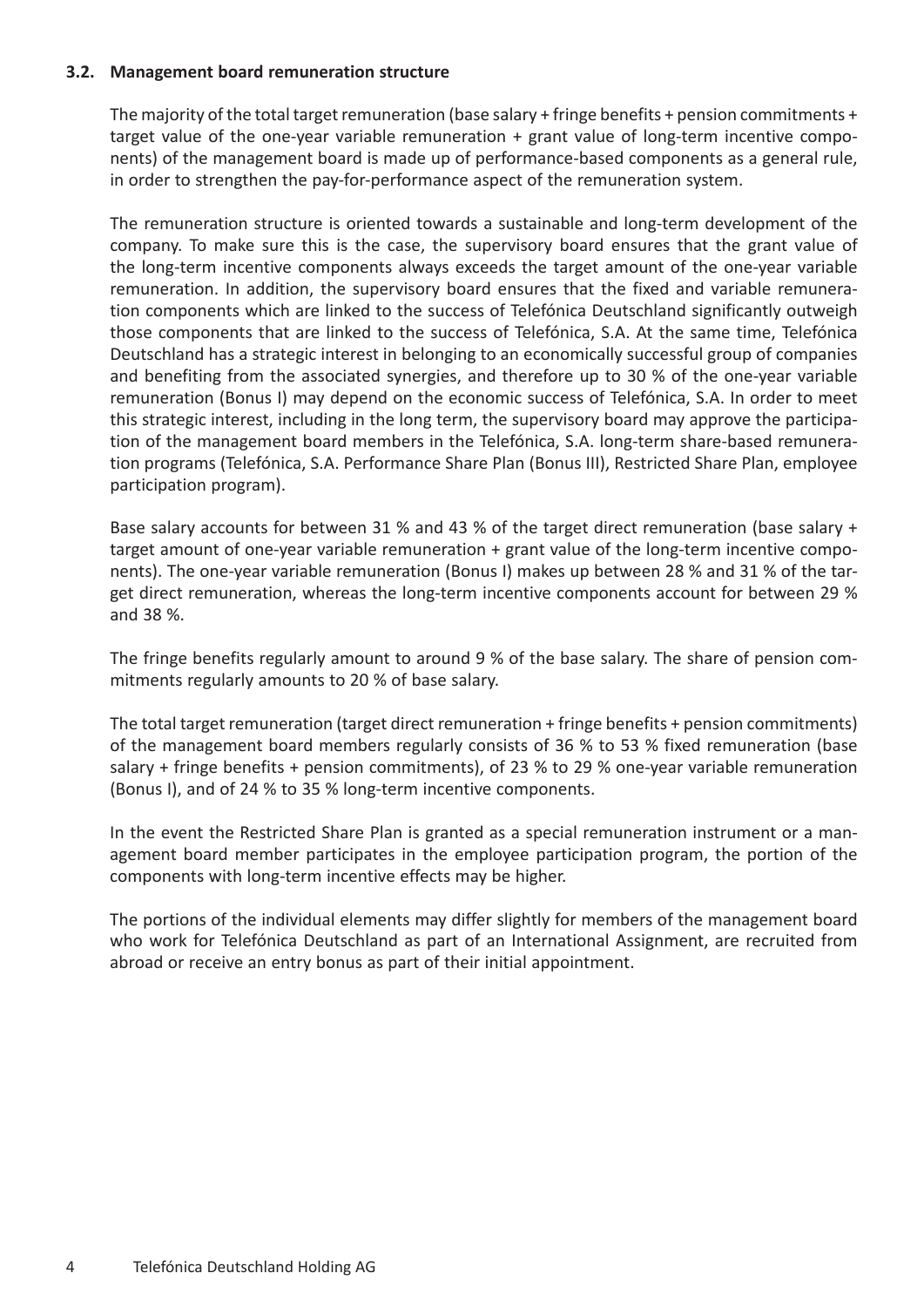# **3.3. Maximum remuneration**

In order to ensure that the remuneration for the management board members is appropriate, it is capped in two aspects. Firstly, there are caps for the variable components of the remuneration. Secondly, the supervisory board has set a maximum remuneration for the management board members, which comprises all fixed and variable remuneration components pursuant to section 87a (1) sentence 2 no. 1 AktG. The maximum remuneration for the Chief Executive Officer is EUR 4,900,000.00 and EUR 2,300,000.00 for each of the other management board members. The possible capping of the amount exceeding the maximum remuneration is applied upon payment of Bonus II or Bonus III granted in the relevant financial year and due for payment.

# **4. The individual elements of the remuneration system in detail**

## **4.1. Fixed remuneration components**

# **4.1.1. Base salary**

The annual base salary is a fixed remuneration paid out in twelve equal monthly amounts.

# **4.1.2. Fringe benefits**

In addition, management board members receive fringe benefits. These primarily include a company car, life insurance and accident insurance, travel allowances, reimbursement of social security payments, compensation for committee work and other allowances. Furthermore, management board members are provided with D&O insurance with a deductible of 10 % of the damage for up to 150 % of the annual base salary of the individual management board member. In order to attract qualified candidates for the management board, the supervisory board may complement the remuneration of first-time management board members in an appropriate and market-compliant manner with an entry bonus (sign-on bonus), e.g. to compensate for forfeited remuneration from previous employment or service contracts.

## **4.1.3. Pension commitments**

The management board members participating in the company pension plan receive an annual financial contribution in the amount of a fixed percent of the annual base salary stipulated in their employment agreement that is invested in a reinsured support fund (*rückgedeckte Unterstützungskasse*). The members of the management board each year may select the benefit package that best covers their respective needs for surviving dependants' insurance, disability insurance and old age pensions from among several options. There is no additional guaranteed interest beyond the statutory guaranteed interest. They may select between a one-off payout, a payout in three or six instalments or a pension annuity. Management board members receive their old-age pension or payout as soon as they have reached retirement age and have left the company.

In individual cases, management board members can also receive a pension commitment in accordance with the benefit scheme B of the Essener Verband, as well as a fixed payment as a contribution to the so-called BOLO (*Beitragsorientierte Leistungsordnung des Essener Verbande*s: defined contribution plan of the Essener Verband, an industrial pension association).

For management board members who work for Telefónica Deutschland within the scope of an international assignment, the pension commitment of the home country company may be continued in deviation from the above. In this case, Telefónica Deutschland covers the pension expenses incurred for the duration of the appointment.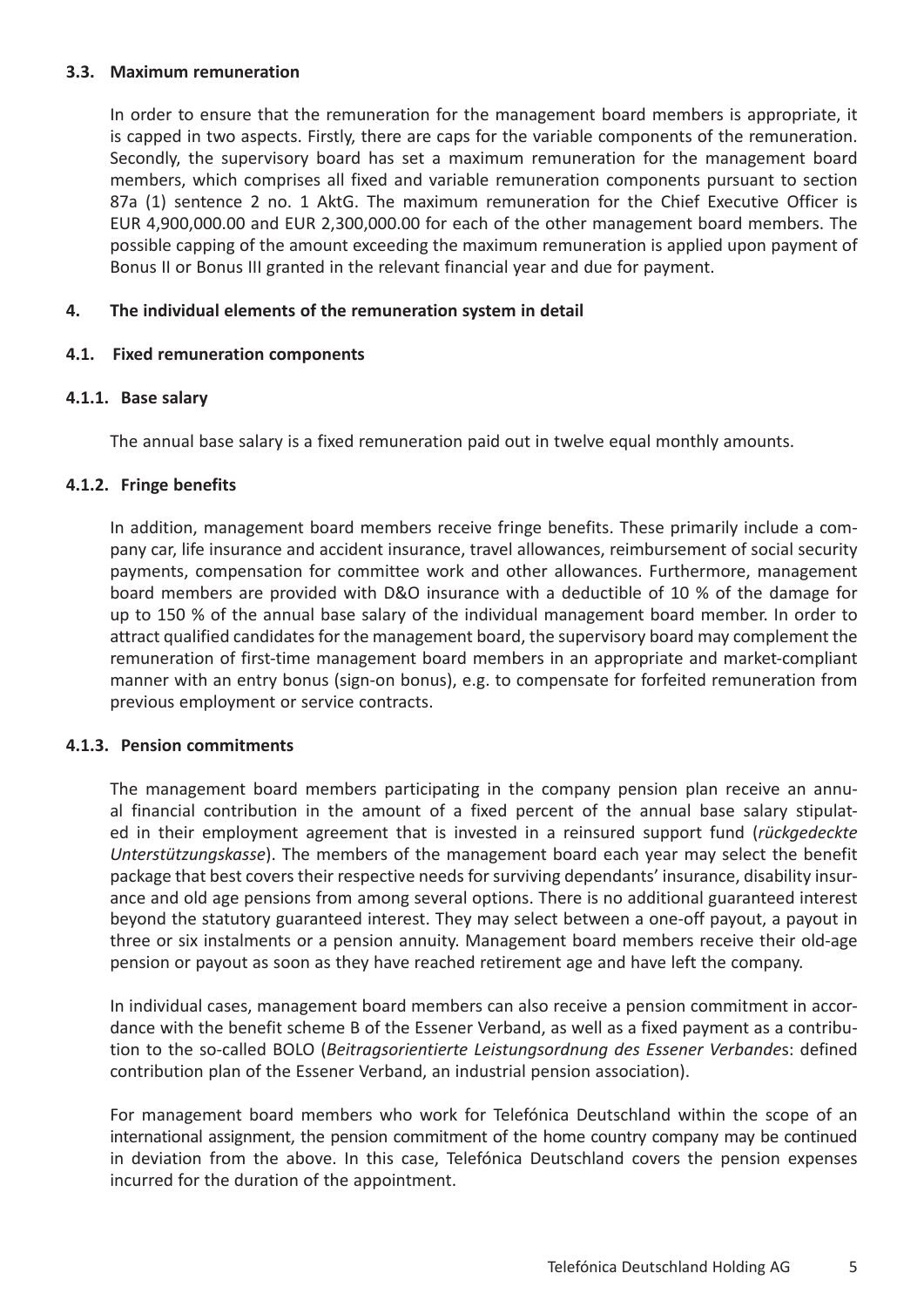# **4.2. Variable remuneration components**

For the one-year variable remuneration (Bonus I) and two components with long-term incentive effect (Telefónica Deutschland Performance Share Plan (Bonus II), Telefónica, S.A. Performance Share Plan (Bonus III)), different performance criteria may be used to measure success. In addition to internal and external financial performance criteria, these also include non-financial performance criteria (ESG-criteria – Environmental, Social, Governance). The following table shows the performance criteria and their relation to the corporate strategy as well as their significance for the company's long-term development:

| Performance criteria for variable remuneration components (Bonus I, Bonus II, Bonus III) |                 |                                                                     |                                                                                                                                                                                                                                                                                                                                                                                                                                                                                                                                                                                                                   |  |
|------------------------------------------------------------------------------------------|-----------------|---------------------------------------------------------------------|-------------------------------------------------------------------------------------------------------------------------------------------------------------------------------------------------------------------------------------------------------------------------------------------------------------------------------------------------------------------------------------------------------------------------------------------------------------------------------------------------------------------------------------------------------------------------------------------------------------------|--|
| <b>Performance criteria</b>                                                              |                 |                                                                     | <b>Description / Relation to corporate strategy</b>                                                                                                                                                                                                                                                                                                                                                                                                                                                                                                                                                               |  |
| Financial                                                                                |                 | <b>Revenues</b>                                                     | The development of revenues is an essential basis for measuring company success.<br>They represent the total value of the company's operating activities and are therefore<br>a key indicator of the success of sales of our products and services in the market. In<br>order to provide an appropriate incentive to achieve our revenue targets, they can be<br>integrated in the variable remuneration.                                                                                                                                                                                                         |  |
|                                                                                          |                 | <b>OIBDA</b>                                                        | The profitability of the operating business is measured by OIBDA (Operating Income<br>before Depreciation and Amortization). OIBDA provides a comprehensive view of the<br>income and expense structure. In order to reflect not only absolute growth but also<br>the strategic relevance of profitable growth, OIBDA can be implemented in the<br>variable remuneration.                                                                                                                                                                                                                                         |  |
|                                                                                          | <b>Internal</b> | <b>Operating Cash</b><br><b>Flow</b>                                | Operating Cash Flow is calculated as the difference between OIBDA and CapEx<br>(Capital Expenditure). Operating Cash Flow provides information about the amount of<br>cash generated by our operational business. In order to incentivize the generation of<br>cash from our business operations, Operating Cash Flow can be integrated into the<br>variable remuneration.                                                                                                                                                                                                                                        |  |
|                                                                                          |                 | <b>Free Cash Flow</b><br>(FCF)                                      | Free Cash Flow (FCF) provides information on the change in the available financial<br>resources, which enable us, for example, to make growth investments to ensure the<br>expansion of the network as well as product development, to make dividend<br>payments or to service financial liabilities. Due to this significance, the integration of<br>FCF into the variable remuneration can ensure an adequate incentive to achieve<br>operational targets.                                                                                                                                                      |  |
|                                                                                          |                 | <b>Return on</b><br><b>Capital</b><br><b>Employed</b><br>(ROCE)     | Return on Capital Employed (ROCE) is calculated as the quotient of EBIT (Earnings<br>before Interest and Taxes) and the capital employed. ROCE provides information<br>about how efficient and profitable our investments are. In order to incentivize the<br>efficient use of the capital made available, ROCE can be integrated into the variable<br>remuneration.                                                                                                                                                                                                                                              |  |
|                                                                                          | <b>External</b> | <b>Relative Total</b><br><b>Shareholder</b><br><b>Return (rTSR)</b> | The relative Total Shareholder Return (rTSR) is an external performance criterion<br>geared to the capital market and therefore promotes the alignment of interests. In<br>addition, the consideration of the share price development compared to a peer group<br>provides an incentive to remain competitive in the long-term and to outperform the<br>peer group.                                                                                                                                                                                                                                               |  |
| Non-financial                                                                            |                 | <b>ESG-criteria</b>                                                 | The use of non-financial performance criteria in the variable remuneration ensures<br>that, in addition to a positive financial development, an otherwise sustainable<br>development is incentivized. Non-financial targets can directly and indirectly relate to<br>customer satisfaction and social and ecological factors (e.g. Net Promoter Score<br>(NPS), NPS difference to the best competitor, reputation of the company in society<br>measured by means of the RepTrak Pulse, reduction of greenhouse gas emissions,<br>gender diversity as measured by the proportion of women in management positions) |  |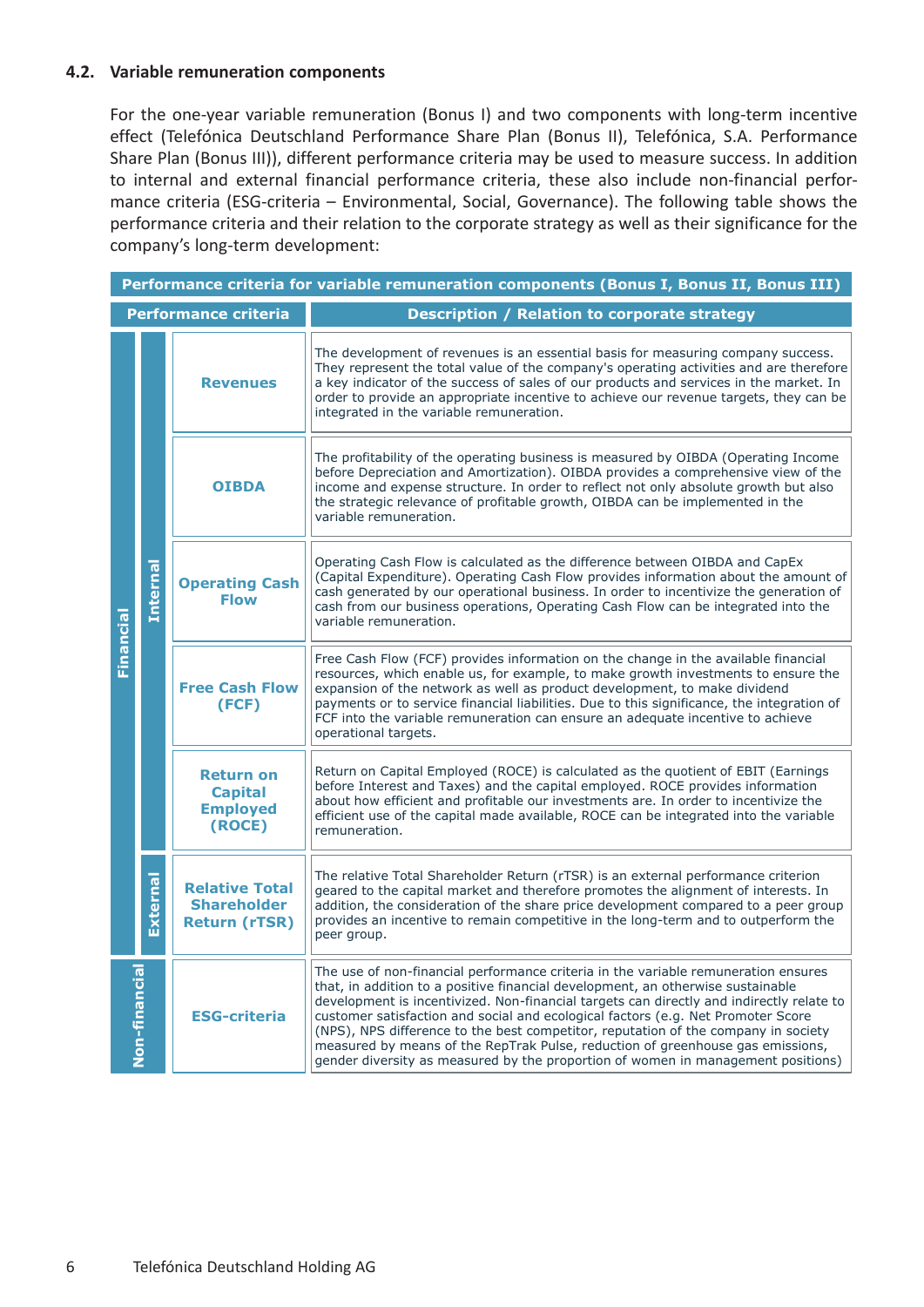Target achievement curves are defined for the different performance criteria to determine target achievement. These curves assign a target achievement factor to the value actually achieved for a performance criterion. The following illustration shows an example for a target achievement curve:



If the actual value of the performance criterion falls below a lower threshold at the end of the financial year or at the end of the performance period, the target achievement factor is 0 %. Once the lower threshold is reached, the target achievement factor is typically 50 %. Once the target value is reached, the factor is 100 %. If the actual value reaches or exceeds the upper threshold, the factor assumes a maximum value (cap). If the actual value falls between the lower threshold, target value and upper threshold, the target achievement factor is determined by linear interpolation or by a similar structure of the curve.

The supervisory board determines the actual value of the performance criterion after prior consultation of the Remuneration Committee at the end of the financial year or performance period. Besides information from audited results, internal assessment rules may apply. In particular, any risks in connection with the target setting and the target achievement may be taken into account. Furthermore, adjustments for special effects due to extraordinary events may be made to reflect the long-term quality of the results and associated risks.

## **4.2.1. One-year variable remuneration (Bonus I)**

Bonus I is an annually granted cash bonus that incentivizes business success in the respective financial year. The target amount equals 100 % of annual base salary for the Chief Executive Officer and 65 % of annual base salary for ordinary management board members. The payout amount is calculated at the end of the financial year as the product of the target amount and a target achievement factor, which can have a minimum value of 0 % and a maximum value of 150 % depending on the annual performance. The members of the management board can therefore receive a maximum payment of 150 % of the respective target amount (cap). In addition, the supervisory board reserves the right to limit the Bonus I in case of extraordinary developments at its reasonable discretion. The payment is made in cash after the end of the respective financial year.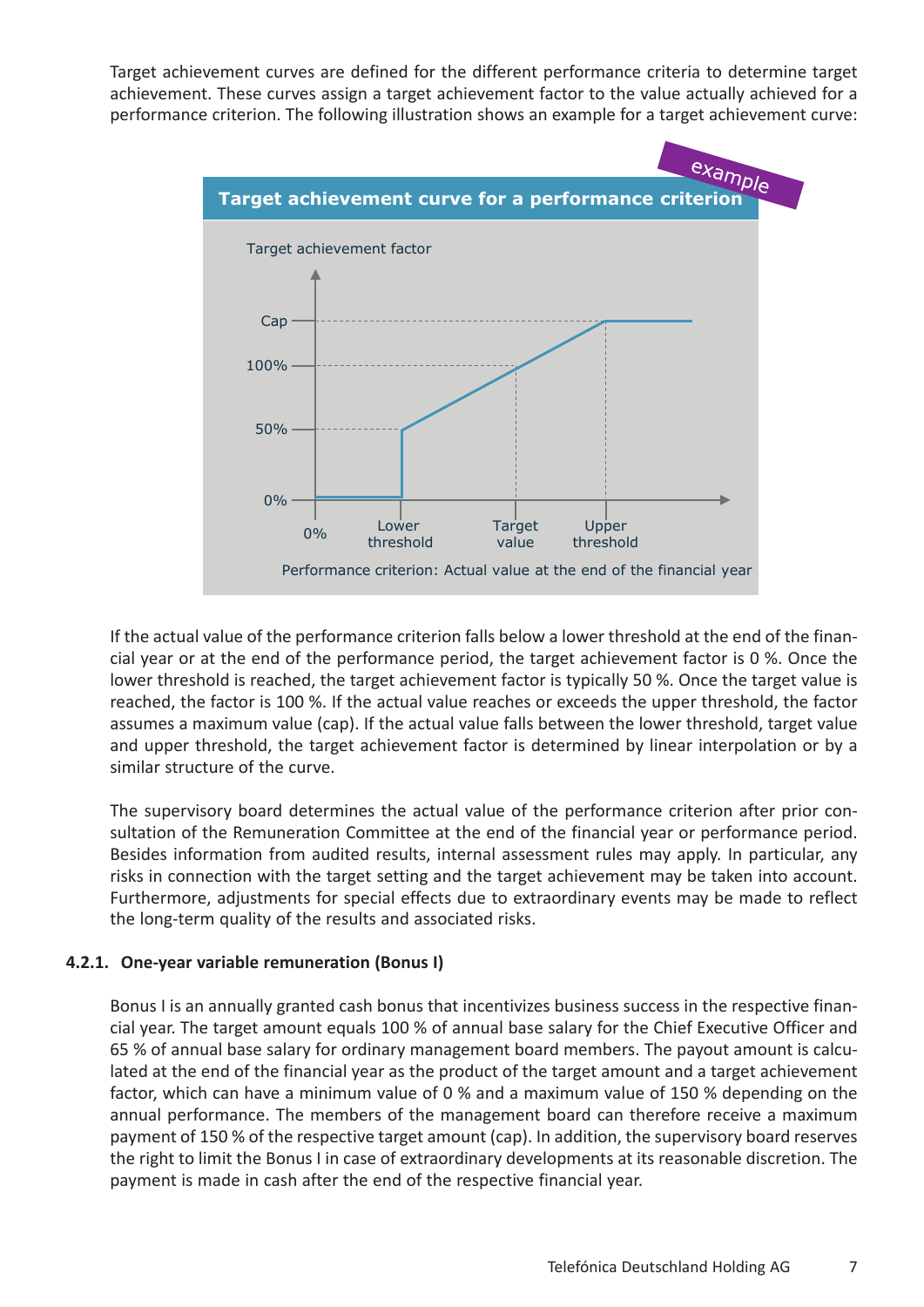

The target achievement factor consists of two components: The first component is based on the annual success of Telefónica Deutschland (Telefónica Deutschland component) and has a weighting of at least 70 %. The second component is based on the annual success of Telefónica, S.A. (Telefónica, S.A. component) and has a weighting of at most 30 %. The supervisory board determines the actual weighting on an annual basis.

**Telefónica Deutschland component:** In addition to financial performance criteria, the target achievement factor for the Telefónica Deutschland component is also measured with non-financial performance criteria (ESG-targets; Environmental, Social, Governance). The supervisory board selects the performance criteria relevant for a financial year from the possible performance criteria as described above. Moreover, the supervisory board determines their weighting, target values, and target achievement curves on an annual basis. The target values are derived from the strategic planning.

When the supervisory board determines the individual target achievement curves, it may decide that the target achievement factors of the different performance criteria shall be increased to predefined values if all target values are met or exceeded to create a stronger incentive for the simultaneous fulfillment of the target values of all performance criteria relevant for a respective year. The sum of the weighted target achievement factors of the selected performance criteria result in the Telefónica Deutschland component.

**Telefónica, S.A. component:** The supervisory board determines the target achievement factor for the Telefónica, S.A. component with due discretion. Such discretion shall be guided by the business performance of Telefónica, S.A. in the respective year.

# **4.2.2. Components with long-term incentive effects**

The long-term incentive components are share-based remuneration programs. The first two components are the Telefónica Deutschland Performance Share Plan (Bonus II) and the Telefónica, S.A. Performance Share Plan (Bonus III). The total grant value for the two components per year equals 120 % of annual base salary for the Chief Executive Officer, and 66 % for ordinary management board members. The supervisory board allocates the grant values at the beginning of each calendar year with the proviso that the Chief Executive Officer may receive a maximum of 40 % and ordinary management board members may receive a maximum of 33 % of the annual base salary as grant value for the Telefónica, S.A. Performance Share Plan (Bonus III).

Further components with a long-term incentive effect are the Telefónica, S.A. Restricted Share Plan as a special remuneration instrument in individual situations and the possible participation of the management board members in the Telefónica, S.A. employee participation program.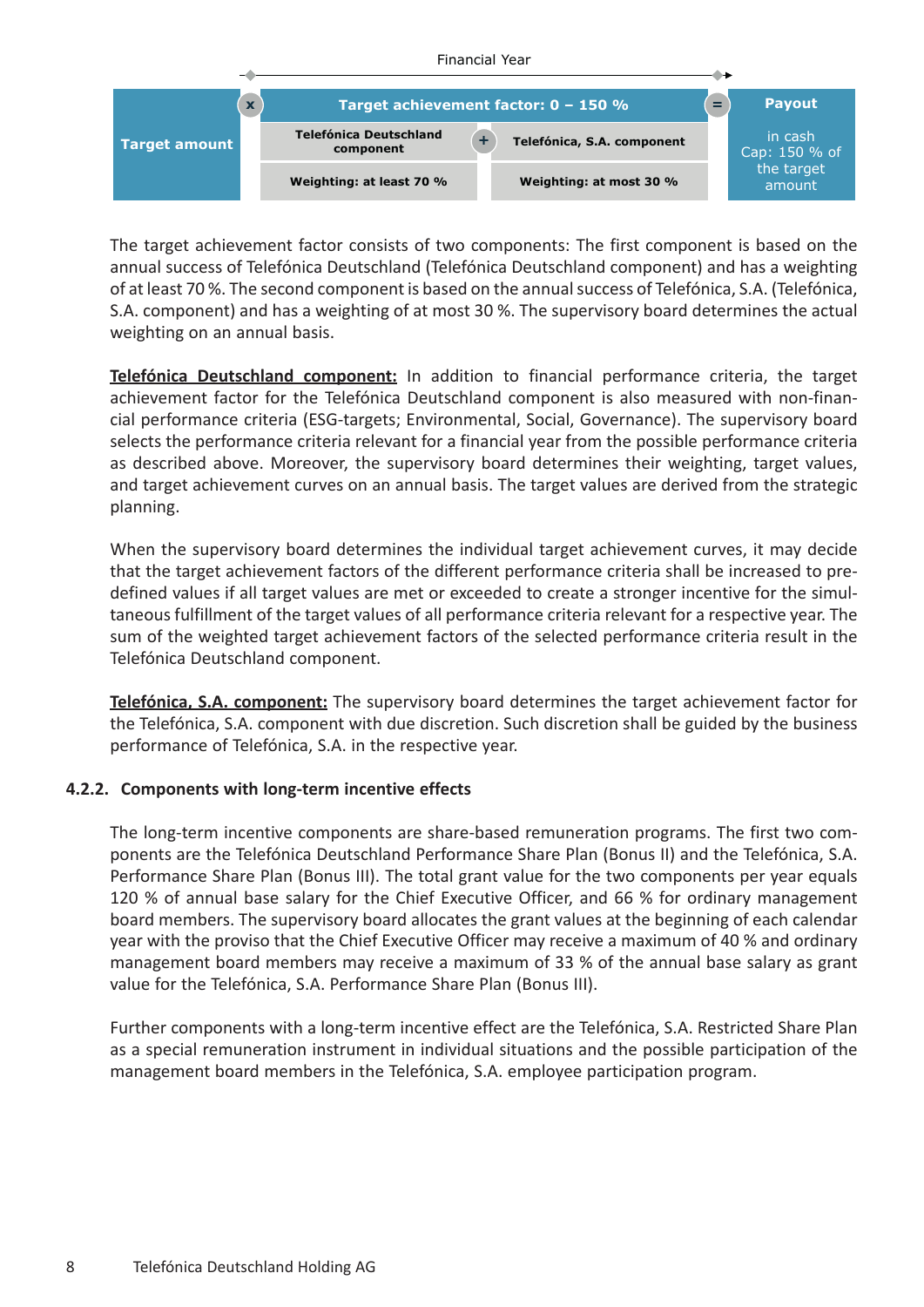# **4.2.2.1. Telefónica Deutschland Performance Share Plan (Bonus II)**

Bonus II is a Telefónica Deutschland Performance Share Plan. The respective allocation cycle begins on 1 January of the financial year and has a performance period of at least three years. At the beginning of the performance period, the supervisory board determines the grant value as a percentage of the annual base salary of the management board member. The payout after the end of the performance period equals the product of the respective grant value, a TSR-factor (1+TSR), which reflects the development of the Telefónica Deutschland share price (Total Shareholder Return (TSR)) over the plan term, and a target achievement factor, which can range between 0 % and a maximum value (cap), depending on the achievement level of Telefónica Deutschland's performance criteria. The payout is limited to 200 % of the grant value (cap) and is made in cash. However, the supervisory board reserves the right to alternatively settle the claims in shares.





**TSR-Factor (1+TSR):** Total shareholder return ("TSR") means the percentage change in the share price over the plan term assuming that (gross) dividends paid per share during the plan term were directly reinvested. For the calculation of the TSR-factor (1+TSR), the Total Return Index at the end of the performance period (defined as the average of daily Total Return Index values over the last 30 trading days of the performance period) is divided by the Total Return Index at the beginning of the performance period (defined as the average of daily Total Return Index values over the last 30 trading days prior to the beginning of the performance period). The calculation may be adjusted to reflect changes in the share capital (if any) during the performance period.

The consideration of the share price development in the performance measurement aligns the interests of the management board directly with those of the shareholders, and creates an incentive for a sustainable and long-term increase in the company's value.

**Target achievement factor:** The achievement level of performance criteria determines the target achievement factor. The supervisory board determines the performance criteria relevant for a specific performance period, their weighting and target achievement curves before or at the beginning of the performance period. The supervisory board selects the performance criteria from the possible performance criteria as described above. In case of internal financial performance criteria and ESG-criteria, the target values are either annual targets that are set annually by the supervisory board, or targets that relate to the end of the respective performance period. The target values are derived from the strategic planning. In the case of annual targets, the target achievement factor of a performance criterion for the entire performance period is typically calculated as the weighted sum of annual target achievement factors.

In case of the external financial performance criterion (rTSR), the target achievement factor depends on the development of Telefónica Deutschland's total shareholder return compared to the total shareholder return of a peer group during the performance period. The peer group is determined before or at the beginning of the performance period.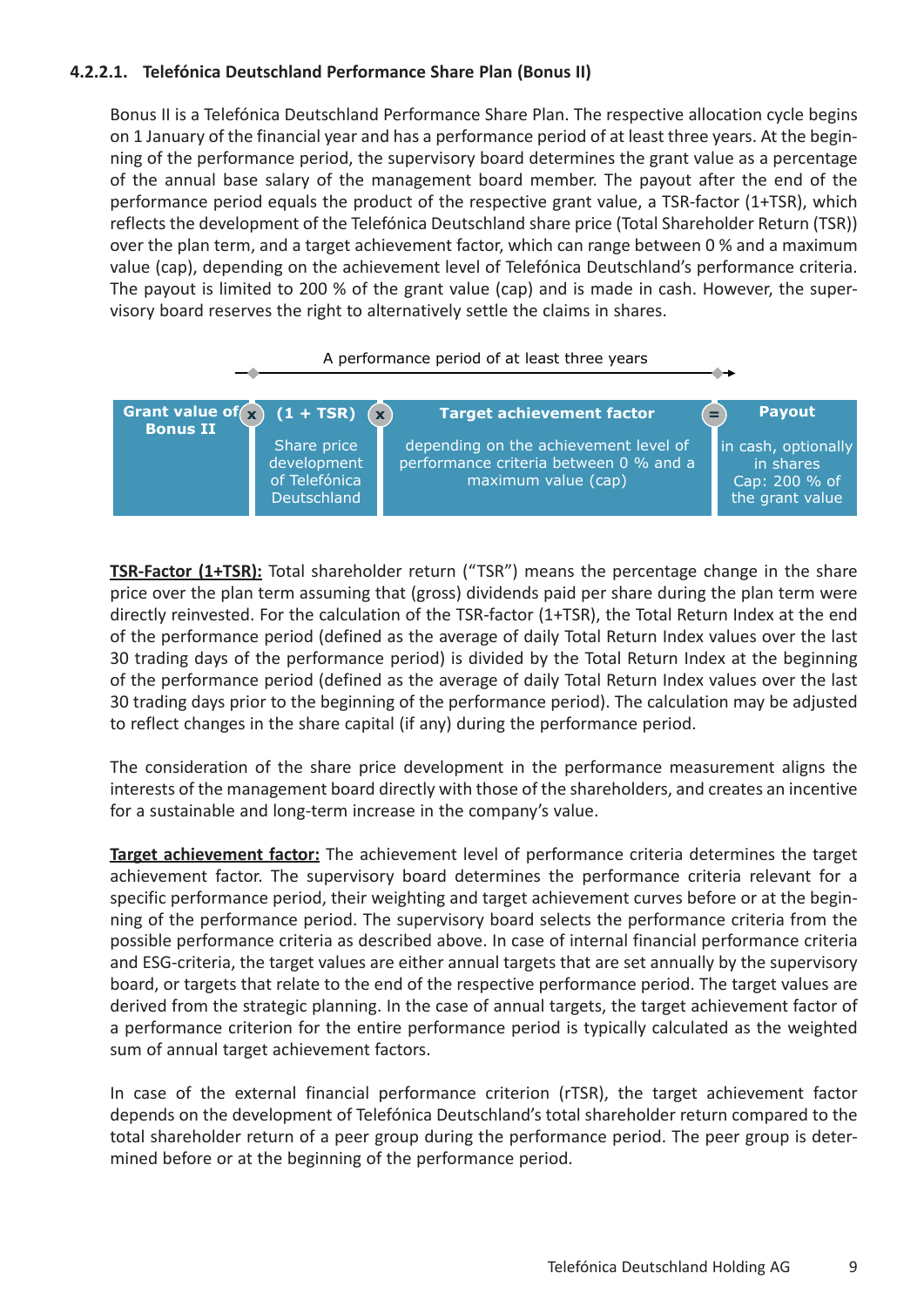The sum of the weighted target achievement factors of the selected performance criteria results in the target achievement factor for the allocation cycle.

# **4.2.2.2. Telefónica, S.A. Performance Share Plan (Bonus III)**

Bonus III is a Performance Share Plan of Telefónica, S.A. The respective allocation cycle begins on 1 January of the financial year and has a performance period of at least three years. Based on the grant value approved by the supervisory board, the management board members receive a certain number of Telefónica, S.A. virtual performance shares at the beginning of the performance period. For the calculation of the number of performance shares, the grant value is divided by the weighted average Telefónica, S.A. share price of the last 30 trading days prior to the start of the respective performance period. The number of shares actually earned after the end of the plan term equals the product of the number of allocated performance shares and a target achievement factor, which can range between 0 % and a maximum value (cap) depending on the achievement level of performance criteria. A holding period of at least 12 months for at least 25 % of the earned shares applies for plan participants who are also members of the Executive Committee of Telefónica, S.A. However, in addition to a settlement in shares, the supervisory board reserves the right to settle the claims in cash.

A performance period of at least three years

#### **Allocated number of virtual shares** Grant value corresponds to a maximum of 40 % of the annual base salary for the Chief Executive Officer and 33 % for ordinary Management Board members **Payout**  in shares, optionally in cash Cap: Maximum target achievement factor **Target achievement factor x =**depending on the achievement level of performance criteria between 0 % and a maximum value (cap)

**Target achievement factor:** The achievement level of performance criteria determines the target achievement factor. The performance criteria relevant for a performance period, their weighting and target achievement curves are determined before or at the beginning of the performance period. The performance criteria are selected from the possible performance criteria as described above. In case of internal financial performance criteria and ESG-criteria, the target values are either annual targets that are set annually or targets that relate to the end of the respective performance period. The target values are derived from the strategic planning. In the case of annual targets, the target achievement factor of the performance criterion for the entire performance period is typically calculated as the weighted sum of annual target achievement factors.

In case of the external financial performance criterion (rTSR), the target achievement factor depends on the development of the total shareholder return compared to the total shareholder return of a peer group during the performance period. The peer group is determined before or at the beginning of the performance period.

The sum of the weighted target achievement factors of the selected performance criteria results in the target achievement factor for the allocation cycle.

## **4.2.2.3. Telefónica, S.A. Restricted Share Plan**

In order to attract or retain qualified candidates for the management board, the supervisory board has the option to grant them an amount under the Restricted Share Plan on a one-time or recurring basis, for example, to compensate them for forfeited compensation claims at their previous employer. Therefore, this plan serves as a special compensation instrument.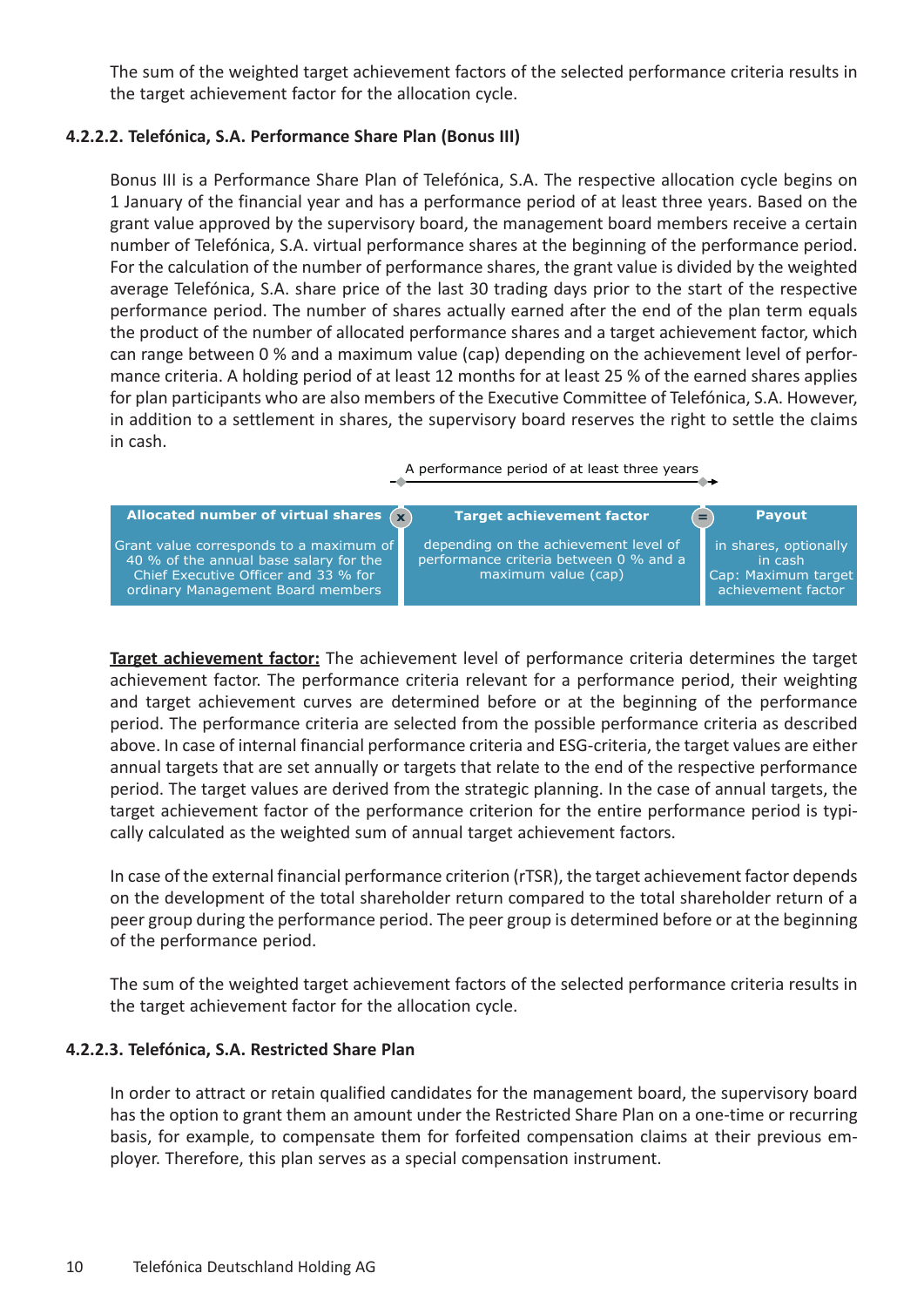The plan term according to the Restricted Share Plan is between one and five years. At the beginning of the term, the participant receives a certain number of virtual shares at an amount, which corresponds to a certain proportion of the participant's annual base salary. At the end of the term, the participant receives a certain percentage of the initially allocated virtual shares in the form of real shares. The percentage corresponds to the proportion of the active employment period in the total plan term and is therefore between 0 % and 100 %, i.e. the plan participant can only be entitled to a maximum of 100 % of the initially allocated virtual shares in the form of real shares (cap). The allocation of real shares requires an active employment relationship for at least 12 months during the plan term and an active employment relationship at the time of payment. The supervisory board may determine further requirements. In addition to a settlement in shares, the supervisory board reserves the right to settle the claims in cash.

## **4.2.2.4. Telefónica, S.A. employee participation program**

The management board members are eligible to participate in the Telefónica, S.A. employee participation program. A tranche has a term of at least one year. First, the participant invests a certain amount (maximum: EUR 2,500.00) over a period of at least 6 months to acquire shares of Telefónica, S.A. at market price. Subsequently, a holding period of at least 6 months applies. After the end of the holding period, the participant receives a maximum of one Telefónica, S.A. share free of charge for each share purchased. However, in addition to a settlement in shares, the supervisory board reserves the right to settle the claims in cash.

## **5. Malus & Clawback provision**

The service contracts of the members of the management board will comprise so-called Malus and Clawback provisions. In case of particularly serious violations of material duties of care, material duties under the service contract or other material principles of conduct (in particular the Business Principles applicable to the company), the supervisory board may, at its reasonable discretion, reduce the outstanding variable remuneration partially or completely to zero (Malus). Furthermore, in these cases, the supervisory board may at its reasonable discretion partially or fully reclaim any variable remuneration already paid out (Clawback). In addition, the management board member will have to repay variable remuneration already paid out in part or in full if and to the extent that it becomes apparent after payment that the relevant financial data underlying the calculation of the payout amount was incorrect and therefore needs be corrected, and that on the basis of the corrected financial data a lower or no payment of the variable remuneration would have been owed. The Malus and Clawback provisions in the service contracts of the members of the management board will regulate further details that are necessary or advisable for the legally effective design of these provisions, such as the possibility of agreeing on repayment plans to avoid undue hardship.

## **6. Legal provisions concerning remuneration**

## **6.1. Terms of management board contracts**

When appointing members of the management board and determining the duration of their contracts, the supervisory board adheres to the provisions of section 84 AktG and the recommendations of the German Corporate Governance Code. The service contracts for management board members are limited to the respective term of the appointment period. The appointment period is usually between three and five years.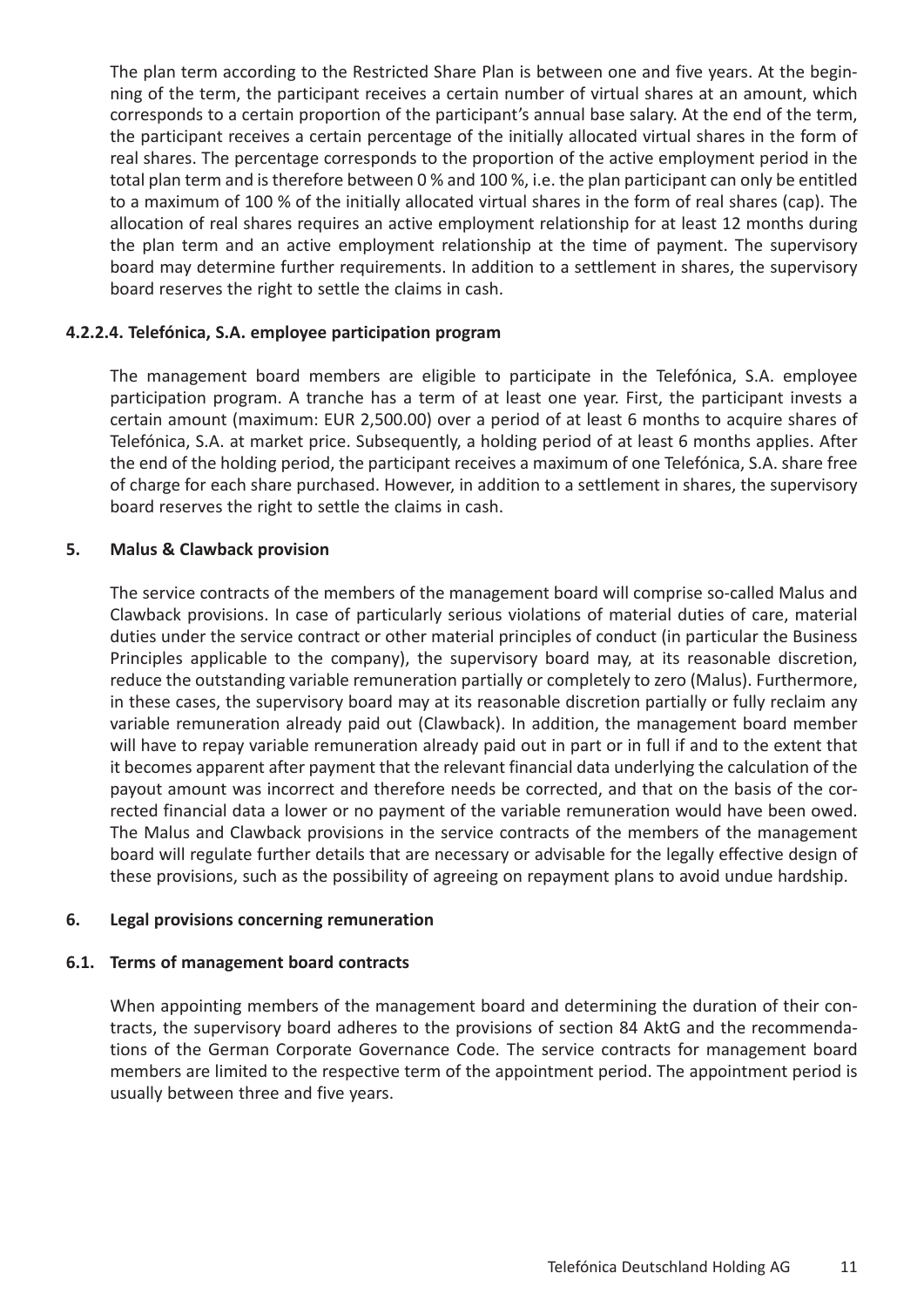# **6.2. Premature termination of management board membership without good cause**

In case of premature termination of the service contract without good cause, the contracts contain a clause stipulating that the agreed payments to the management board member in question should not exceed two years of remuneration and in no case the remuneration for the remaining period of the contract (severance cap).

## **6.3. Premature termination of management board membership for good cause**

If a contract is ended prematurely for a reason attributable to the management board member, that member has no claim to any payments.

## **6.4. Change of control**

In the event of a change of control, management board members are entitled to extraordinarily terminate their service contract after giving three months' notice to the end of any given month and to resign from their position as a member of the management board. This right of extraordinary termination may only be exercised in the six months following the date of change of control. In this case the company pays the management board member a one-off severance payment in the amount of one year's base salary and the most recently paid one-year variable remuneration (Bonus I). This payment must not, however, exceed the remuneration that would have been payable up to the end of the contract.

## **6.5. Joining or leaving the management board during the financial year**

If a member of the management board joins or leaves the management board during the financial year, the base salary, the target amount of the one-year variable remuneration as well as the grant value of the long-term incentive components is to be reduced pro rata temporis to correspond to the duration of the employment contract in the respective financial year.

## **6.6. Death grant**

If a member of the management board dies during the term of the service contract, the widow/ widower or the registered civil partner and the children, if they are under 27 years of age, may claim as joint and several creditors the continued payment of the full amount of the annual base salary for the month of death and the six subsequent months. These payments, however, may in any case not continue beyond the end of the contract term.

## **6.7. Post-contractual non-compete clause**

Management board members agree to a post-contractual non-compete clause. The management board member will receive compensation of 50 % of the most recent contractual payments for the duration of the non-compete clause. The company may waive compliance with the non-compete clause at any time. If a management board member receives a severance payment in connection with the termination of the employment agreement, it will be offset against the compensation.